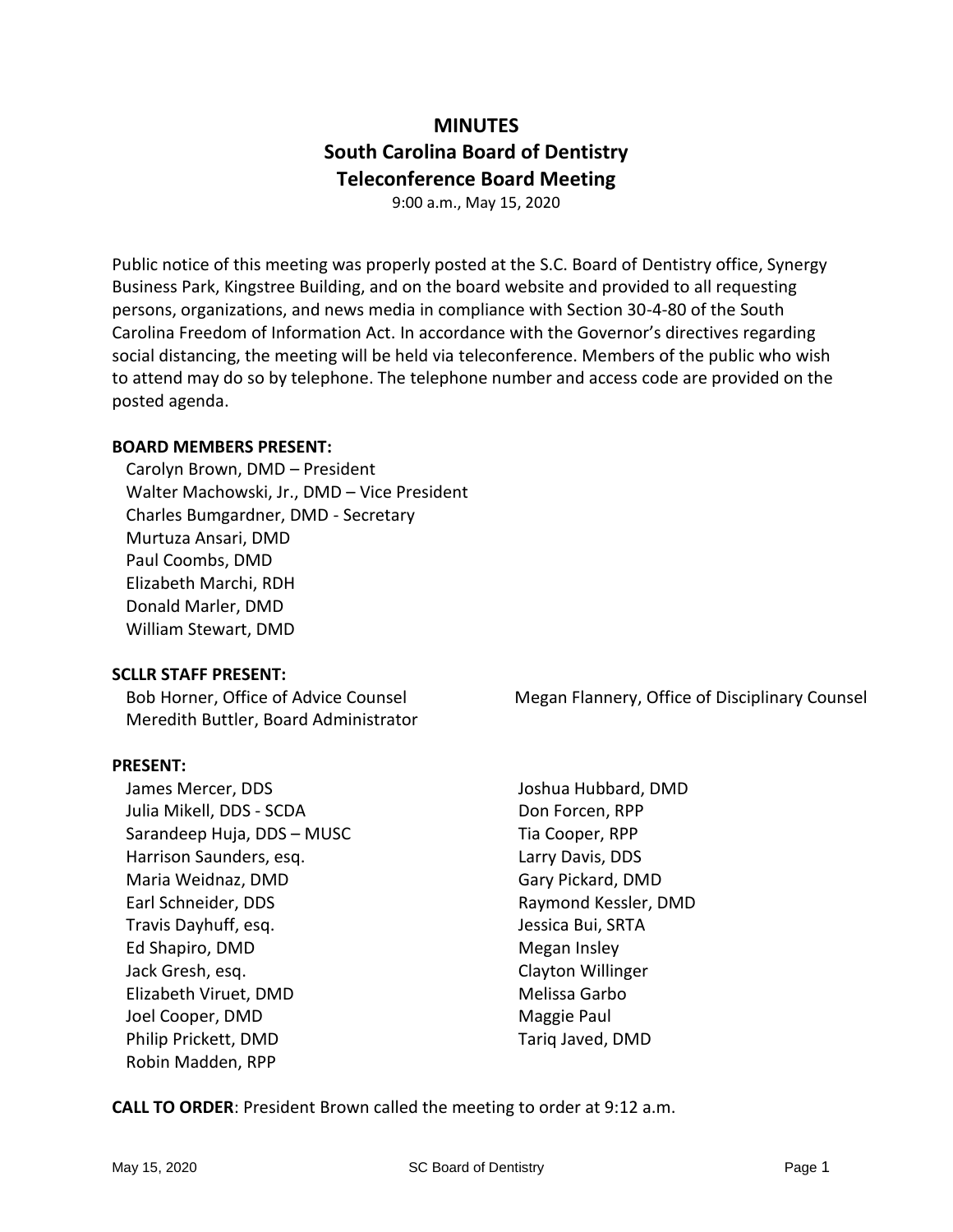#### **APPROVAL OF AGENDA**

**Motion:** To approve the agenda. Coombs/Bumgardner/approved.

#### **INTRODUCTION OF BOARD MEMBERS**

Each Board member provided a brief introduction of themselves.

#### **APPROVAL OF EXCUSED ABSENCES**

No absences for approval.

#### **APPROVAL OF MEETING MINUTES**

**Motion:** To approve the minutes for the April 3, 2020 meeting. Bumgardner/Machowski/approved.

#### **PRESIDENT'S REMARKS**

Dr. Brown thanked those for attending the meeting and for their patience as the Board navigates the new platforms for meeting.

#### **APPLICATION HEARING**

a. Earl Schneider, DDS

Dr. Schneider appeared before the Board for an Application Hearing. He was represented by counsel, Travis Dayhuff, esq., and all parties were sworn in by the court reporter. Application hearings are recorded by a certified court reporter in the event a verbatim transcript is necessary.

Executive Session

**Motion:** For the Board to enter into executive session to seek legal advice regarding application hearing. Stewart/Marler/approved.

Return to Public Session

**Motion:** For the Board to return to public session. Stewart/Marler/approved.

Board President, Dr. Brown, noted for the record that no votes or actions were taken while in executive session.

**Motion:** To deny Dr. Johnson's application for licensure as a general dentist by credential due to multiple issues of improper performance. Dr. Johnson may apply for licensure by examination.

Stewart/Marchi/approved.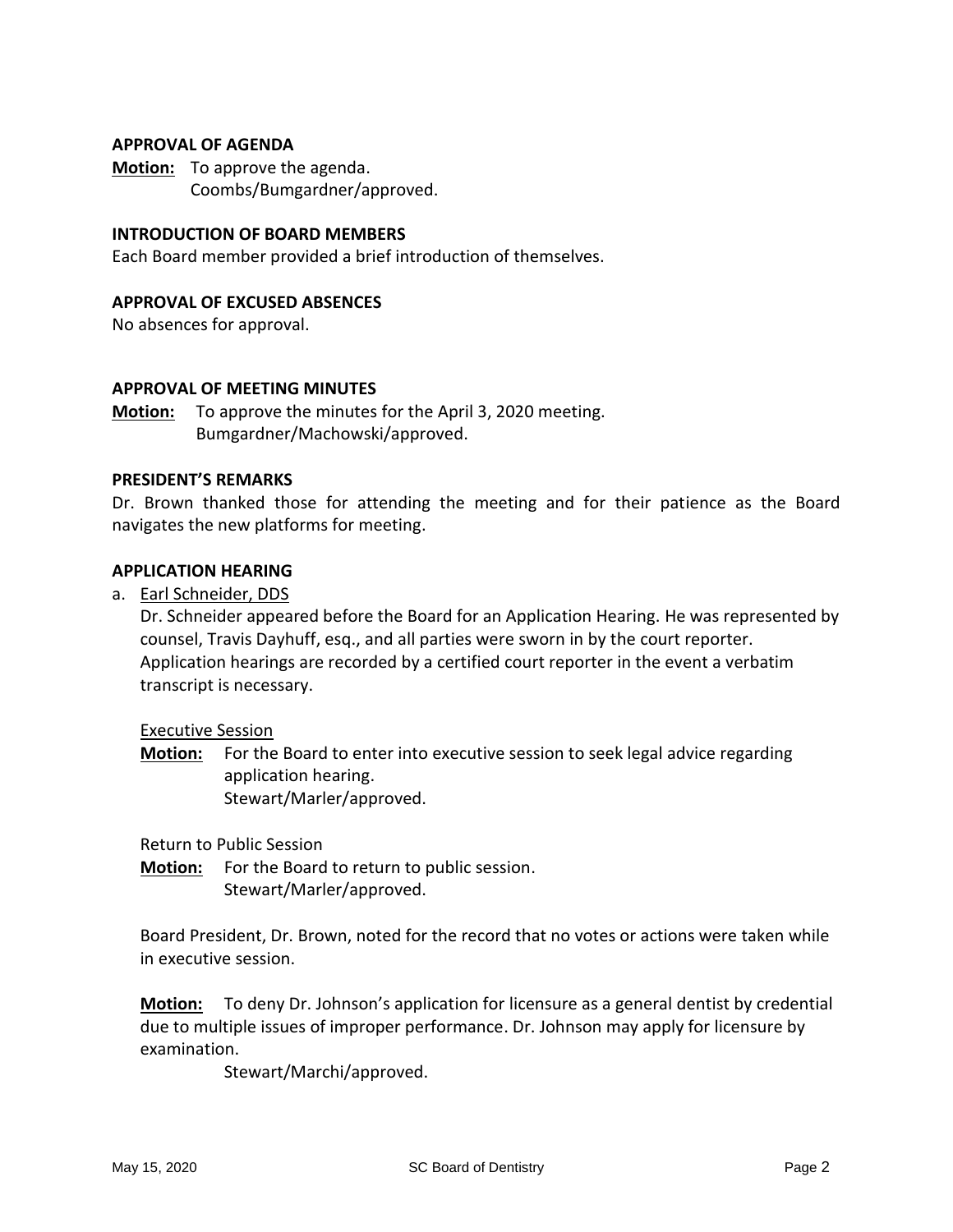# b. Marielsa Weidanz, DMD

Dr. Weidanz appeared before the Board for an Application Hearing. She was not represented by counsel. Joshua Hubbard, DDS appeared as a witness and all parties were sworn in by the court reporter. Application hearings are recorded by a certified court reporter in the event a verbatim transcript is necessary.

**Motion:** To deny Dr. Weidanz's application for licensure as a general dentist by credential based on non-compliance with S.C. Regulations 39-1(B)(3). Machowski/Bumgardner/approved.

Dr. Coombs and Dr. Brown provided further explanation regarding the CODA approved schooling requirement and how to attain a degree from a CODA approved programs for applicants who have already graduated from a non-CODA approved dental school.

#### c. Joel Cooper, DMD

Dr. Cooper appeared before the Board for an Application Hearing. He was not represented by counsel and was sworn in by the court reporter. Application hearings are recorded by a certified court reporter in the event a verbatim transcript is necessary.

#### Executive Session

**Motion:** For the Board to enter into executive session to seek legal advice regarding application hearing. Marler/Machowski/approved.

Return to Public Session

**Motion:** For the Board to return to public session. Machowski/Marchi/approved.

Board President, Dr. Brown, noted for the record that no votes or actions were taken while in executive session.

**Motion:** To approve Dr. Cooper's application for reinstatement of license pending the completion of approved continuing education for CPR certification, infection control and sterilization and prescribing & monitoring of Control Substance. Due to COVID-19, online continuing education is acceptable. Machowski/Marler/approved.

# d. Scottie Daley, DH

Ms. Daley appeared before the Board for an Application Hearing. She was represented by counsel, Harrison Saunders, VI, esq., and all parties were sworn in by the court reporter. Application hearings are recorded by a certified court reporter in the event a verbatim transcript is necessary.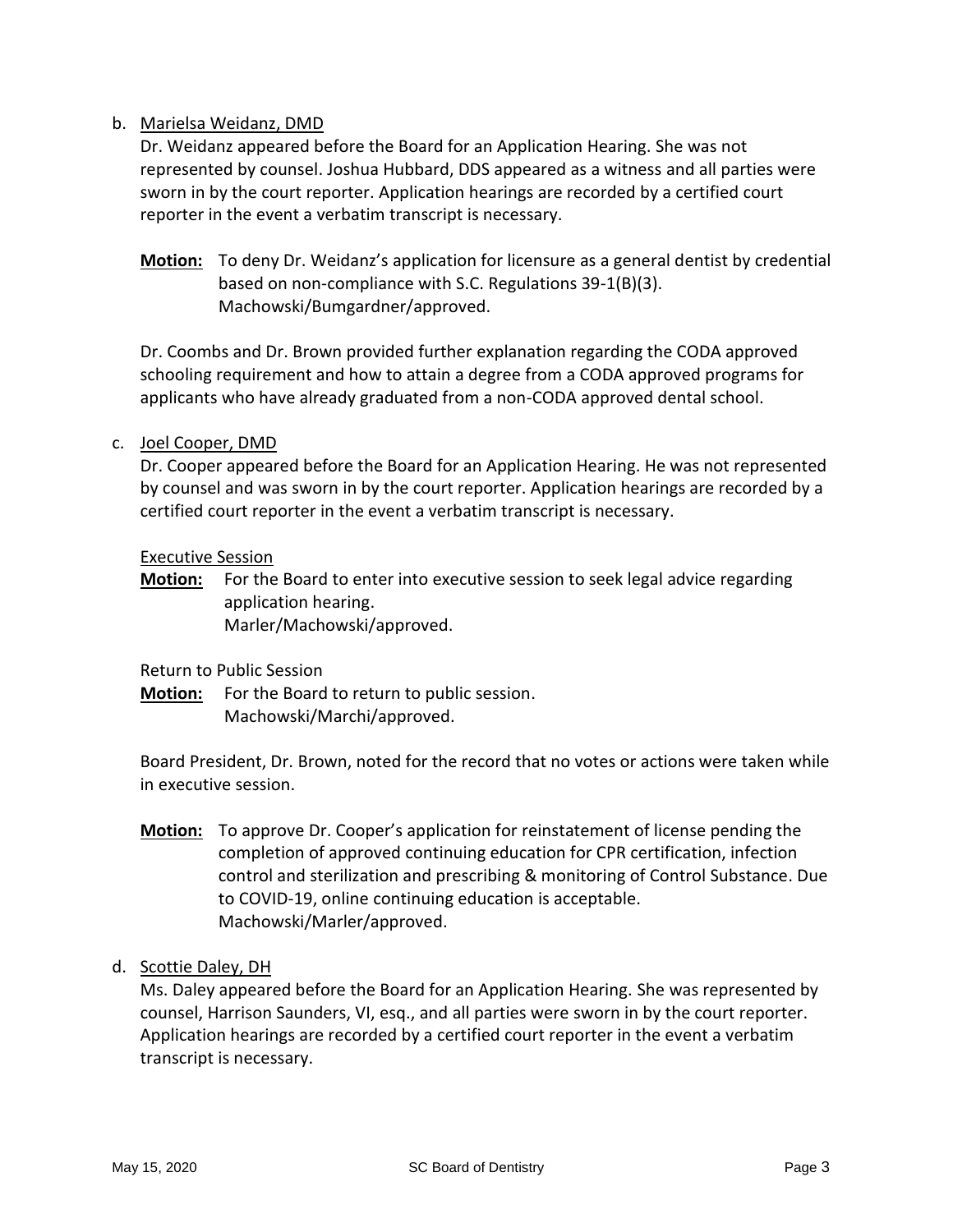Closed Hearing

**Motion:** To proceed as a closed hearing. Coombs/Marler/approved.

Executive Session

**Motion:** For the Board to enter into executive session to seek legal advice regarding application hearing. Marchi/Coombs/approved.

Return to Closed Session

**Motion:** For the Board to return to public session. Machowski/Marchi/approved.

Board President, Dr. Brown, noted for the record that no votes or actions were taken while in executive session.

**Motion:** To approve Ms. Daley's request for reinstatement of license contingent upon all terms of the original consent agreement are met. In addition to the original terms of the consent agreement, fourteen hours of continuing education in dental hygiene, CPR and sterilization and infection control must be completed. All stipulations of the consent agreement must be met with the exception of one year loss of license.

Machowski/Marchi/approved.

# e. Elizabeth Viruet, DMD

Dr. Viruet appeared before the Board for an Application Hearing. She was not represented by counsel and was sworn in by the court reporter. Application hearings are recorded by a certified court reporter in the event a verbatim transcript is necessary.

**Motion:** To approve Dr. Viruet's application for licensure reinstatement. Coombs/Stewart/approved.

# f. Larry Davis, DDS

Dr. Davis appeared before the Board for an Application Hearing. He was not represented by counsel and was sworn in by the court reporter. Application hearings are recorded by a certified court reporter in the event a verbatim transcript is necessary.

**Motion:** To deny Dr. Davis' application for licensure reinstatement due to an incomplete application. Upon submission of the requested documentation, the Board will reevaluate. Machowski/Davis/approved.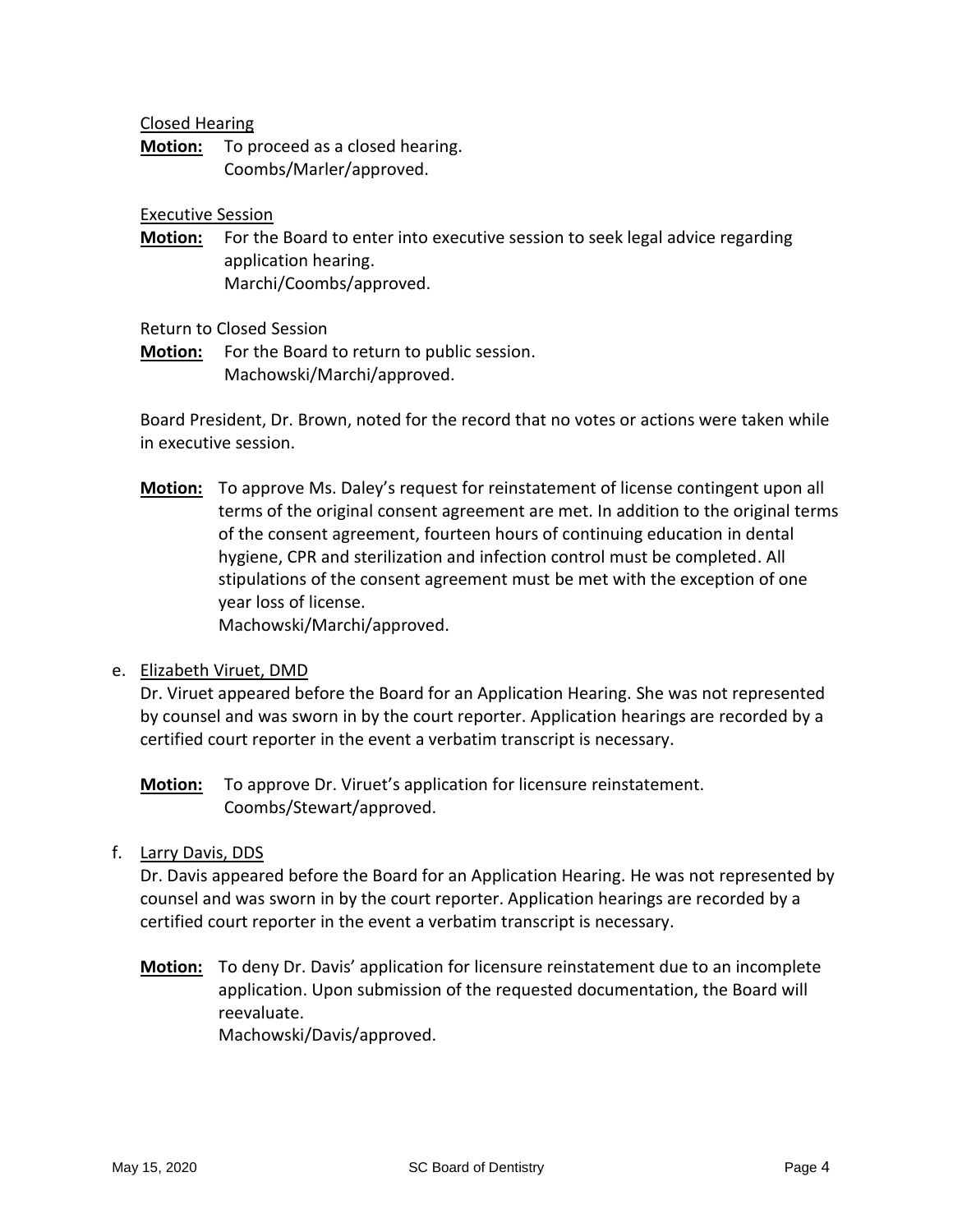# g. Meriana Martin, DMD

Dr. Martin did not appeared before the Board for an Application Hearing. Application hearings are recorded by a certified court reporter in the event a verbatim transcript is necessary.

**Motion:** To deny Dr. Martin's application for licensure reinstatement of the specialty license by credential. Coombs/Ansari/approved.

# h. Philip Prickett, DMD

**Motion:** To table the hearing for later in the meeting. Machowski/Bumgardner/approved.

# **REPORTS**

a. Dental Hygiene 2020 Graduation Report

Ms. Marchi gave a report on the 2020 dental hygiene graduates from the six schools in South Carolina. A total of 112 students are slated for graduation. Ms. Marchi reported the proposed dates of the DHNB and clinical exams, administration of which has been delayed due to COVID-19 closures.

# b. MUSC Dental 2020 Graduation

Dr. Brown introduced Dr. Tariq Javed and Dr. Raymond Kessler with the Medical University of South Carolina, James B. Edwards College of Dental Medicine. Dr. Javed and Dr. Kessler reported a total of 72 students are slated for graduation. Dr. Kessler raised concern for the student who were not able to take the patient based clinical examination offer by CITA. The Board discussed the CITA examination that was conducted prior to COVID-19 closures.

# **OLD BUSINESS**

a. Discussion and Approval for Regulations 39-9

Mr. Horner brought before the Board the revised Regulations 39-9 "Use of Lasers in a Dental Setting" for discussion regarding the exemptions for training.

**Motion:** To table the issue till the July 10, 2020 meeting.

Bumgardner/Marchi/approved.

# **NEW BUSINESS**

a. Manikin based clinical examination

Dr. Brown reported in the past few months the various clinical examination agencies have published information on the offering of the dental manikin based examination. CDCA released a report from ADEX which approved the utilization of the CompeDont tooth with availability slated for late summer/early fall. Dr. Machowski and Dr. Bumgardner discussed the various technology needed in accompaniment with the manikin teeth to include head and facial shrouds. Dr. Bumgardner noted MUSC is in possession of the Dentaroid teaching robot. Dr. Kessler clarified that MUSC has only one Dentaroid teaching robot. Dr. Coombs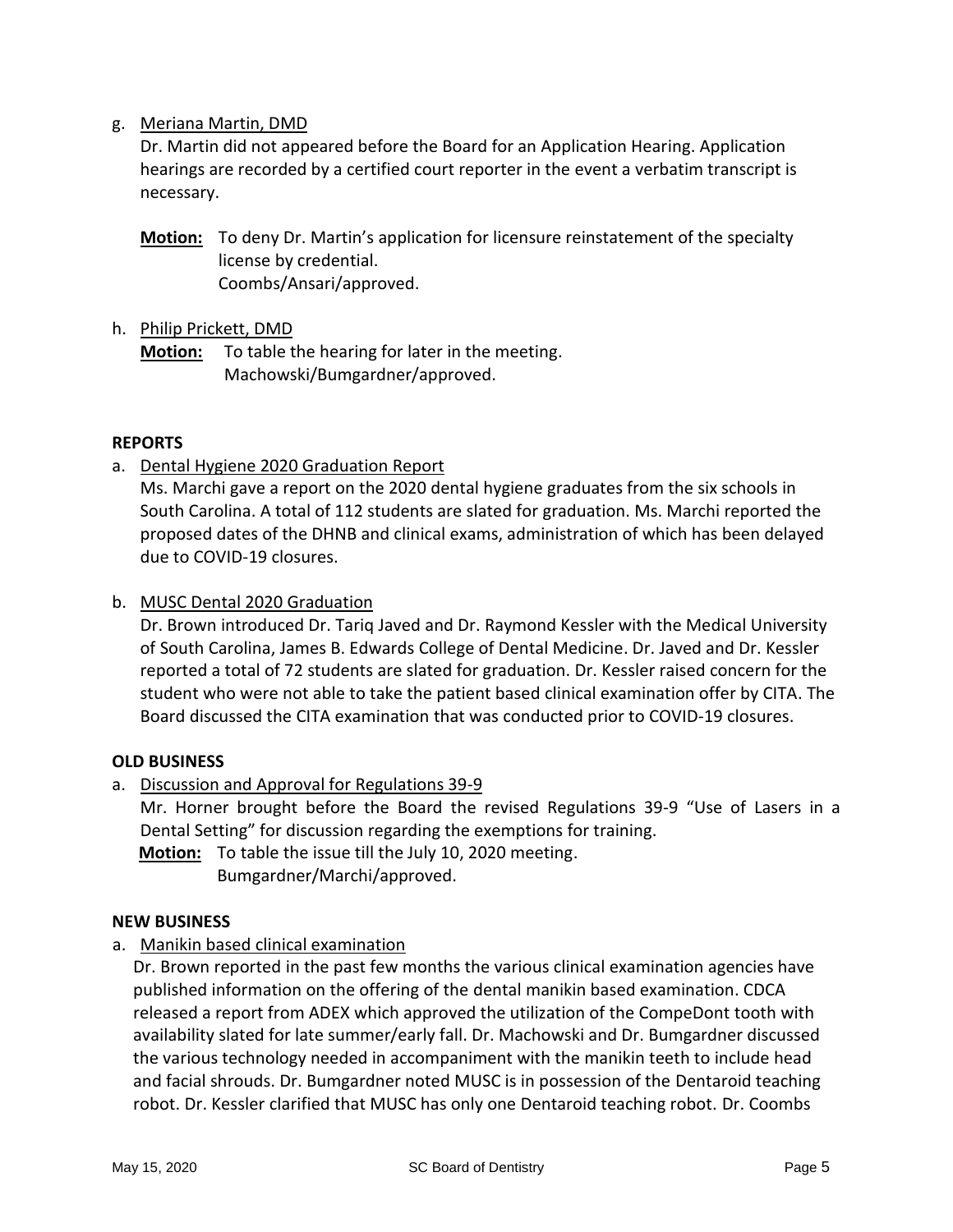noted the various short comings of the patient based clinical examination and stated the manikin based examination will present a fairer plain on which to assess graduates dexterity. Dr. Machowski expressed concerns over many unknown components needed for the Board to assess if the manikin based exam to be deemed equivalent in its competency to the patient based examinations.

- **Motion:** For the Board to enter into executive session to seek legal advice. Bumgardner/Marchi/approved.
- **Motion:** For the Board to return to public session. Machowski/Marchi/approved.

Board President, Dr. Brown, noted for the record that no votes or actions were taken while in executive session. Mr. Horner clarified for the members of the public in attendance that after analysis of the Dental Practice Act and Board Regulations the Board cannot waive the examination requirements in order to issue a temporary license. The Board has the authority to examine an alternative means of examination, manikin based examinations being an option, per S.C. Code of Law §40-15-140. The Board has the authority to issue license based upon the alternative examination deemed, by the Board, to be equivalent to the current required examinations.

- **Motion:** South Carolina Board of Dentistry will allow for the use of Manikin-based CompeDont tooth restorative dental examinations for the retake of live-patient examinations given between January 1st and March 31st of the year 2020. Bumgardner/Ansari/approved.
- b. 2020 Dental Graduates without clinical examination

Mr. Horner reiterated the motion to allow reexamination via manikin based clinical examination is only for graduates who did not previously pass a patient based clinical examination. The motion is not limited to student in South Carolina but applies to all graduates who did not pass the patient based clinical exam between January 1, 2020 and March 31, 2020. Graduates taking the manikin based clinical examination for the first time would not be approved.

# **APPLICATION HEARING**

Dr. Brown stated the hearing for Dr. Philip Prickett will be closed hearing and as such all parties not involved with the hearing were to leave the conference call and may rejoin after the conclusion of the hearing.

h. Philip Prickett, DMD

Dr. Prickett appeared before the Board for an Application Hearing. He was not represented by counsel. Dr.. Dalton Prickett and Dr. Courtney Shelbourne appeared as witnesses and all parties were sworn in by the court reporter.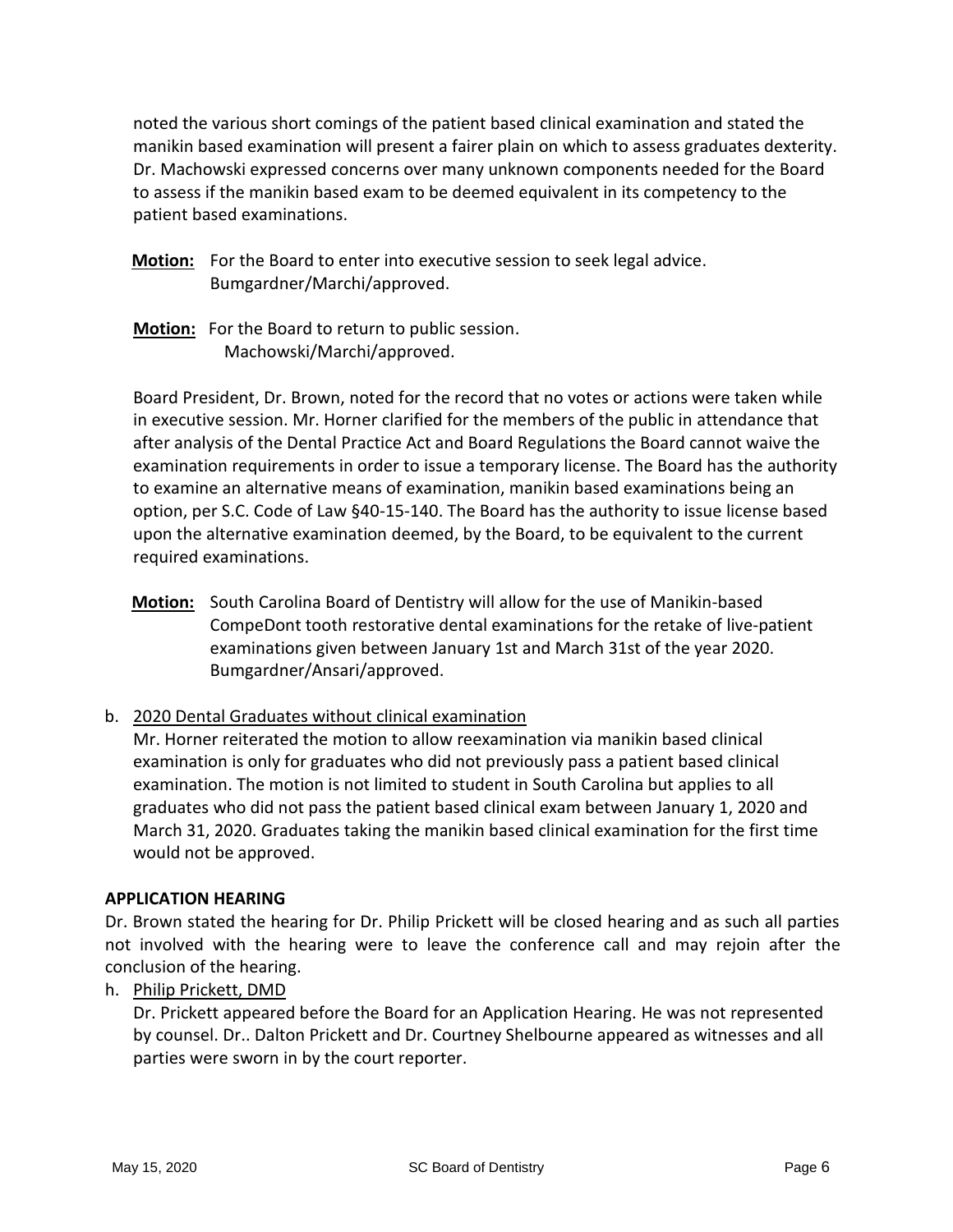Executive Session

**Motion:** For the Board to enter into executive session to seek legal advice regarding application hearing. Coombs/Bumgardner/approved.

Return to Closed Session

**Motion:** For the Board to return to closed session. Machowski/Stewart/approved.

Board President, Dr. Brown, noted for the record that no votes or actions were taken while in executive session.

**Motion:** To deny Dr. Prickett's application for licensure reinstatement until such times as he complies with specific terms and conditions known to the Board and the Respondent have been accomplished, at which time he may reapply for reinstatement. Bumgardner/Stewart/approved.

#### **PUBLIC COMMENTS**

Dental student, Meghan Insley, expressed concern over the Board's decision to allow only the manikin based clinical for reexaminations citing several student were never given the chance to take the patient based exam due to facility closures. Dr. Machowski acknowledged the concern and stated the Board made the allowance based upon the ability to assess the individual's overall competency.

Dental student, Clayton Willinger, echoed the previous concern and sited the inability for graduate student to begin employment due to the Board's decision. He expressed the Board's decision failed to consider out-of-state students. Dr. Machowski suggested the student do further research into the testing agencies and various states to see where live patient clinical examinations were being given. The Board's decision did not limit retake to only student graduating in-state but is applicable to any student who took and failed a board accepted patient based clinical between January 1, 2020 and March 31, 2020. Mr. Horner emphasized that the manikin based examinations are new and the Board has a duty to assess the exam and determine the competency in all respects. At the present time, the Board is of the option that someone who has taken the live patient exam and then takes the manikin based exam will provide a clearer assessment of competency. The Board will continue to evaluate the manikin based examinations to better understand how the examination reveals the skills and competency of the dental student.

Dental student, Melissa Garbo, stated the Board's decision is forcing her and many other students to apply for licensure in other states. Ms. Garbo requested recommendations from the Board on how to find examinations and patients if the schools are closed. Dr. Machowski reemphasized the need for the student to research their options and reach out the testing agencies to see where live patient exams were occurring. Dr. Coombs stated the Board is sympathetic to the plight of the graduating students and reaffirmed the Board's intent to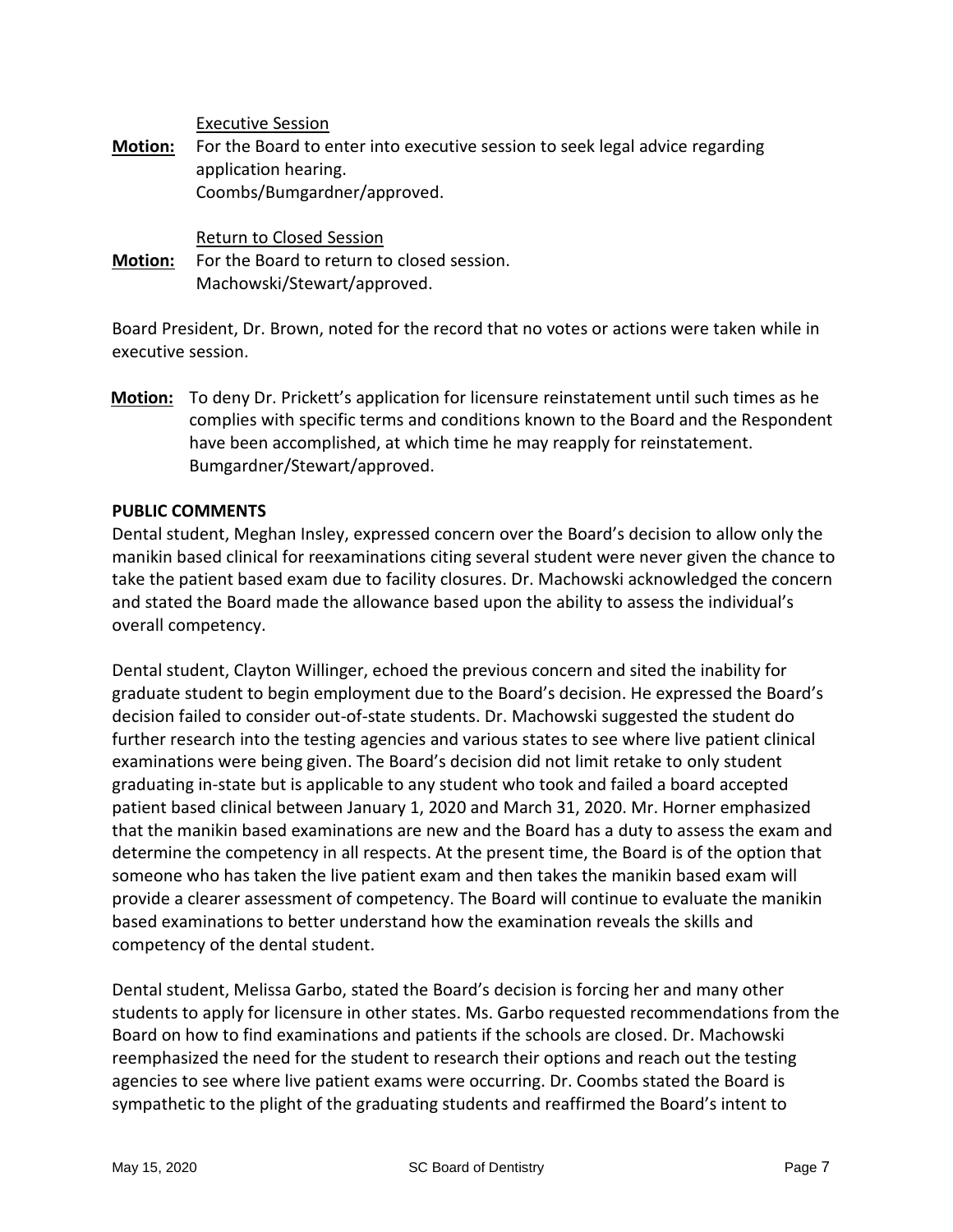evaluate the manikin-based exam. Because it is a new exam, the Board has many questions that need to be answered and once the information is provided, it will be able to issue a further determination regarding the dental manikin based clinical examination.

Dr. Bumgardner stated that applicants looking to apply to the Board may do so prior to having all items for application complete. He encouraged the student to begin the processes and emphasized LLR and the board administrator's dedication to cutting down application processing time.

Clayton Willinger again addressed the Board to reemphasize the significant delay student will be faced with regarding ability to perform the patient based exam. As such, the delay will cause a mess and stain on resources in getting patients and submitting applications.

Jenny McWilliams requested to know the number of students who had been able to take the examination between January and March. MUSC provided the number of candidates who failed the exams to the Board but no other schools of testing agencies have submitted such a report to the Board.

Maggie Paul urged the Board to reconsider based upon the many examinations the graduating seniors had already undergone as well as the rigorous in-school competency evaluations completed. In her opinion, the passing rate for reexamination is currently 100%, therefore the Board's motion isn't serving to protect the public.

# **EXECUTIVE SESSION**

**Motion:** To enter into executive session to seek legal advice. Coombs/Bumgardner/approved.

**Motion:** To return to public session. Coombs/Machowski/approved.

Board President, Dr. Brown, noted for the record that no votes or actions were taken while in executive session. Dr. Brown reiterated the Board understanding of the plight of the recent graduates and that the dental profession at large has sustained significant impact from COVID-19. In light of the comments presented and the information provided to the Board, Dr. Brown stated it is the Board's mission to protect the public while addressing the issue facing the dental industry. The Board will continue to work diligently to seek solutions but it is a work in progress.

# **APPLICATION HEARING**

**Motion:** To revisit the case of Dr. Martin. Machowski/Ansari/approved.

# g. Meriana Martin, DMD

Dr. Martin appeared before the Board for an Application Hearing. She was not represented by counsel and was sworn in by the court reporter. Application hearings are recorded by a